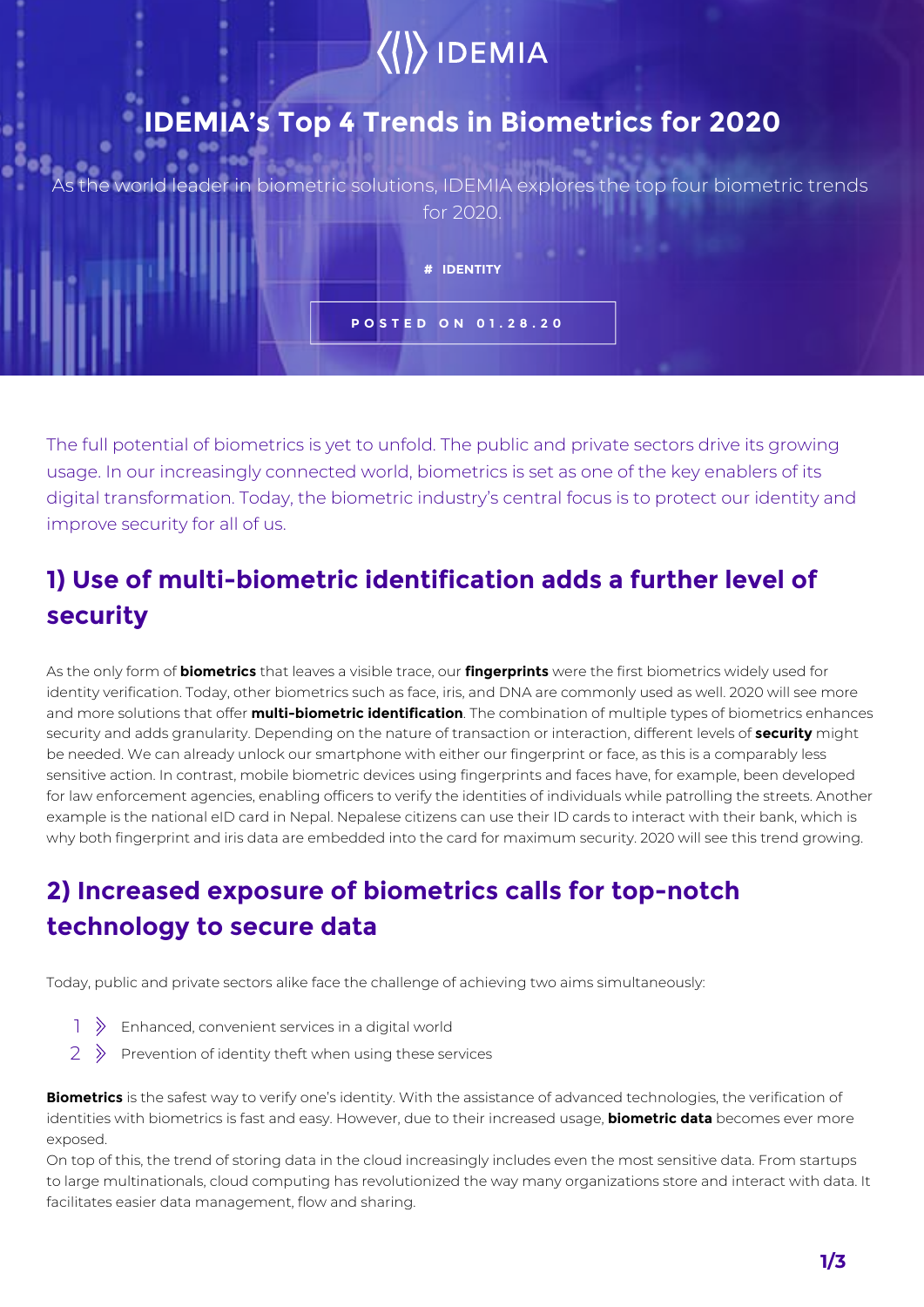Biometric data is arguably one of the most sensitive types of data that one can get hold of. 2020 will be all about developing ways to provide extremely tight cyber security to protect biometric data – in the cloud or wherever it might be stored, processed or shared.

Three ways of securing data will ensure we can continue to benefit from convenient services and security at the same time, and feel confident in sharing our data:

- **Secure multi-party computation**. While securing data in rest and in transit is quite common, the trickiest part is to secure data that is being processed. Traditionally, the processing party had to be able to 'see' data to be able to work with it. The risk connected with this method is significantly reduced when the work of processing the data is shared between different parties. It means that there is not one central player processing all the open, vulnerable data, but several contributors. Only by breaching the data processed by each player would the data make sense to the malicious perpetrator. In 2020, we will see a much wider application of this methodology.  $1 \rightarrow$
- **Verifiable computing**. For the security of biometric data, this is a very interesting trend in data processing, 2 which will further develop in 2020. Verifiable computing means that one central entity can outsource the computing of data to another potentially unknown, not previously verified entity, while maintaining verifiable results. In the world of biometrics this could mean that we could do the matching of our own data to verify our identity, for example on our smartphone (i.e. the unknown, not verified entity), without anyone doubting the validity of the computing we have done. This would mean that we control our biometric data at all times and it would never leave our own device.
- **Homomorphic encryption**. Homomorphic encryption already protects data both at rest and in transit. 3 However, the Holy Grail that we will see developing in 2020 is to apply this encryption technology also to data that is being processed. The goal is simple – to ensure the data processor cannot decipher or even understand the content that is being processed. It is a method of performing calculations on encrypted information, without decrypting it first. In 2020, we will see a movement towards standardizing homomorphic encryption on a worldwide level. The standard will give a boost towards the aim of using encrypted biometric data while computing. With this last step, end-to-end data privacy can be achieved, given that at no moment in time data is exposed without protection.

#### **3) Wide-spread adoption of facial recognition technology**

With high performance levels in terms of speed and accuracy, it is no wonder that we will see a wide adoption of **facial recognition** technology in 2020. Already over the last few years, many use cases have demonstrated how this technology brings convenience and security. It is one of the least intrusive biometric identification methods because it requires little behavioral adaptation.

Today, **facial recognition** is already used to enable security and convenience. It is, for example, an important facilitator to manage the increasing number of travelers globally. In Europe, over 18 countries are using facial recognition, allowing 200 million passengers to cross borders using their face<sup>1</sup>. Banks have also started to deploy biometric-based systems, so users no longer need to visit branch offices when opening new bank accounts. They simply capture a picture of their ID and take a selfie. **Liveness check functionalities** permit the customer to prove who they are with a few movements of their head, ensuring a photo or video of them is not used to impersonate them<sup>2</sup>. . As facial recognition continues to be widely implemented, what are some of the new use cases we should expect to see in 2020?

#### **Protection of public places with video analytics.** 1

Enhanced video analytics add intelligence to existing video surveillance. This technology will in 2020 play an increasingly important role in providing effective solutions to detect threats. Combined with efficient incident response platforms, **video analytics** enable the law enforcement community to react quickly when a person of interest is detected in a vulnerable area. The analytics provided can be compliant with the strictest data protection laws; detecting **biometrics**, i.e. face, is by far not their only capability. Next year, we expect to see this type of tool widely offered and therefore a sharp increase in its use.

#### **Facial recognition in new industries**.  $\overline{2}$

While most use cases for **facial recognition** involve the public sector, many technically advanced industries are expected to implement facial recognition technology for security and convenience as well – like the automotive industry. In 2020, more and more proofs of concept will emerge enabling drivers to